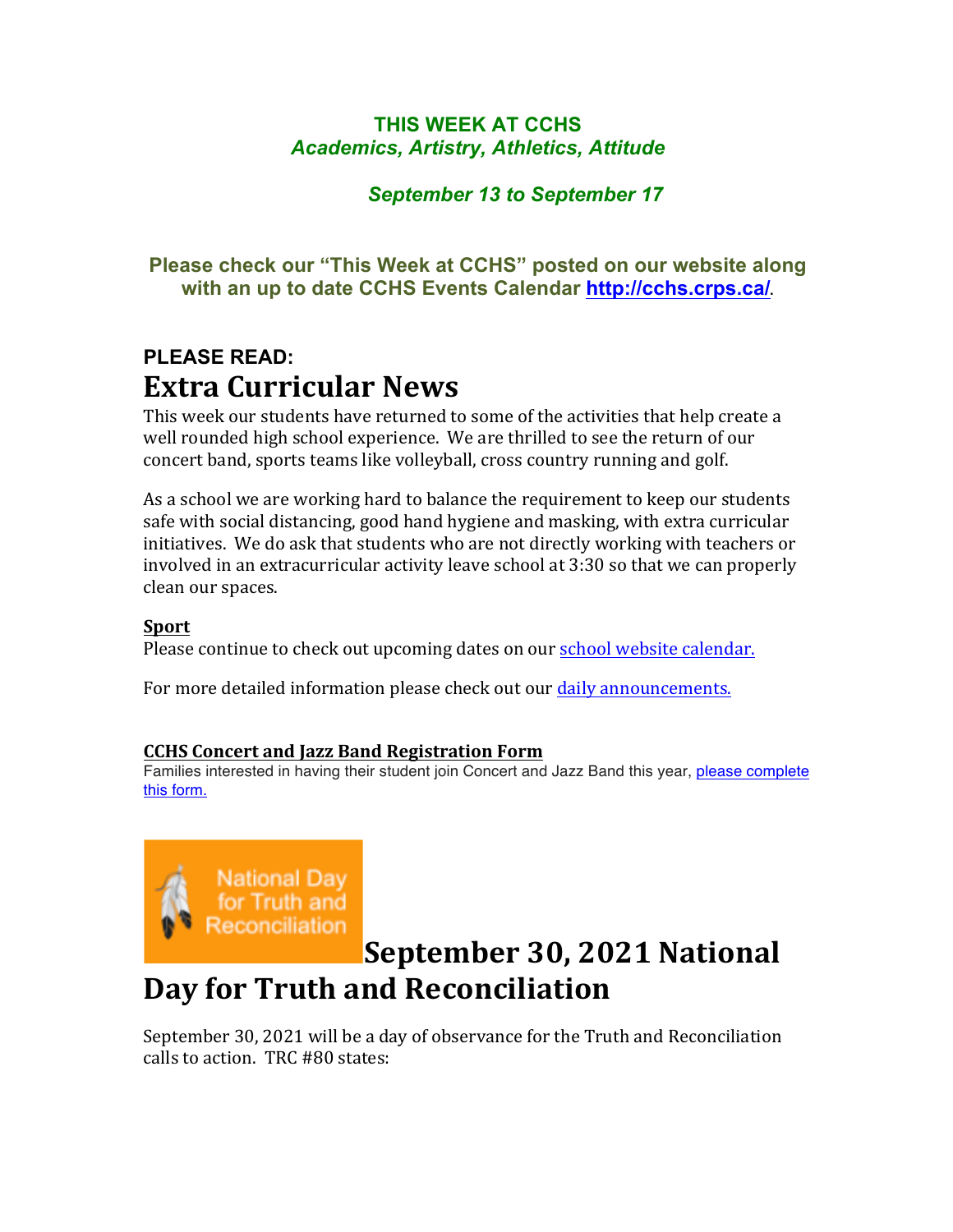"We call upon the federal government in collaboration with Aboriginal peoples to establish as a statutory holiday, a National Day for Truth and Reconciliation to honour Survivors, their families, and communitie, and ensure that public commemoration of the history and legacy of residential schools remains a vital component of the reconciliation process."

Please see the letter sent from our district that outlines this change to our calendar. Note there will be no school on this day. Our school is also planning a learning opportunity on September 29, 2021 to learn together about Truth and Reconciliation.

# **Information From Alberta Health Services**

A letter was sent from the school regarding the Alberta School Immunization Program. CRPS is presently working with local Alberta Health Services staff to deliver immunization to students born 2009 or earlier. We ask that interested families print off, complete and return the attached consent to your child's school no later than Friday, September 17th. Please find the appropriate forms in an email with the subject line "COVID-19 School Immunization Program" (also online here)

# **COVID INFORMATION**

We continue to follow the both directives outlined by Alberta Health Services and the Canadian Rockies Reentry plan for  $2021/22$ . Within these plans, families are asked to follow the AHS daily screening checklist for signs and symptoms of COVID. Anyone with COVID symptoms is asked to follow the isolation guidelines as directed by AHS. Please call 811, to inquire with AHS to clarify isolation if you have concerns about your student's health

This year we have returned to live learning. Please note that we are not using virtual learning this year. Students who are required to stay at home should contact the school to excuse their absences and should contact their classroom teacher for updates on missed work.

# **School Council**

Our first school council meeting will be held virtually on **September 21 at 7:00pm.** This first meeting will be held virtually and the link to the meeting will be found below in the upcoming events and on our website calendar. This will be both our AGM to wrap up the 2020/21 school year, followed by our regular monthly meeting. Executive positions for the upcoming year will be determined at the AGM.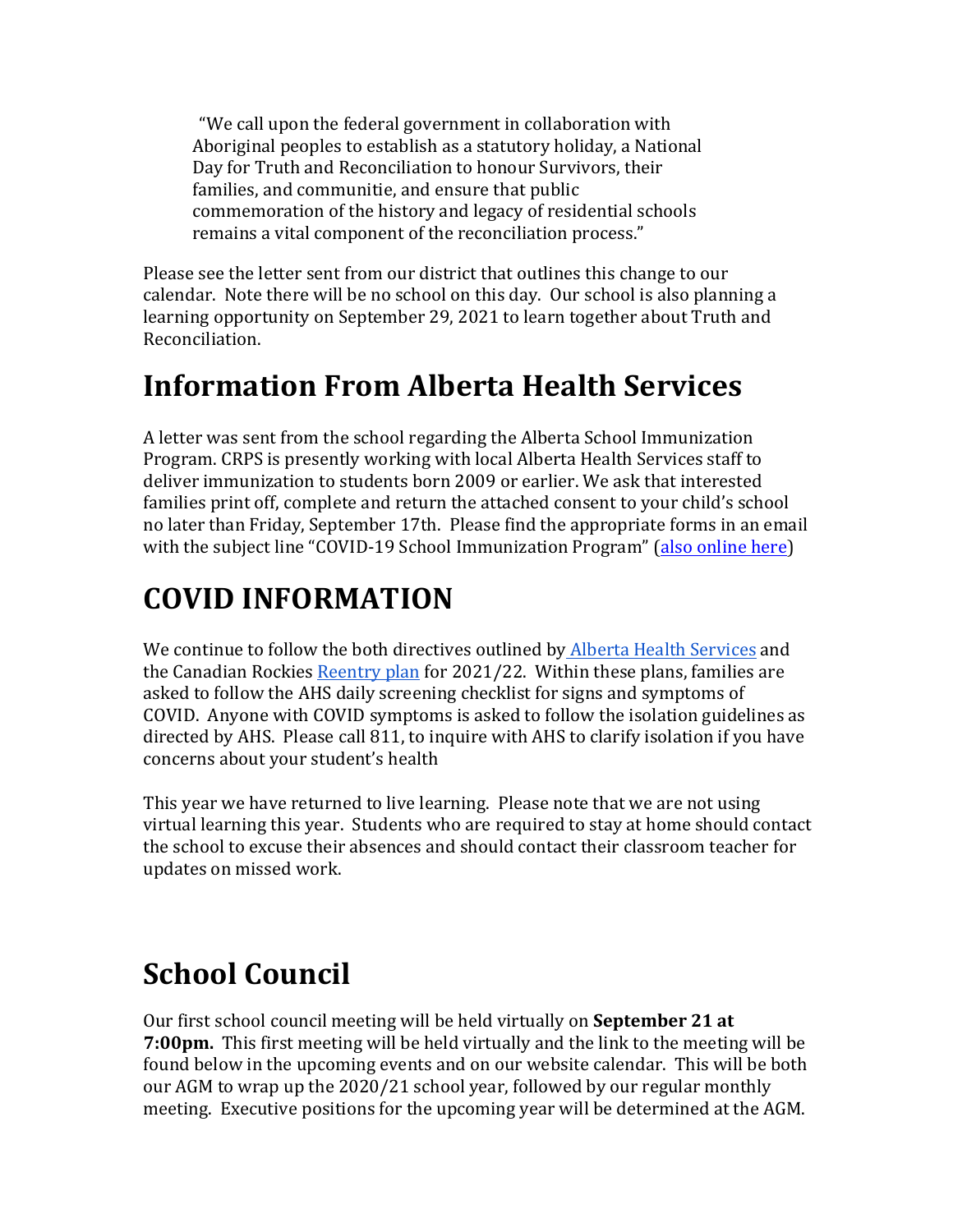# **Other Information**

### **CRPS Homestay Program - Hosts needed 2021/2022**

Our homestay families are an integral part of the International Student Program. CRPS is now accepting host applications for the Homestay Program for the 2021/2022 school year. Remuneration of \$1,025 is paid monthly per student. CRPS has COVID-19 protocols that international students must follow prior to arriving and upon arrival, including a mandatory 14-day quarantine period. For more information please [click here](https://crps.ca/Homestay Program.php).

### **School Fees**

School fees are not yet finalized; however they will start to appear on Parent Portal as we work on the fees. Payment options and details will be provided when invoiced.



SIGN IN Parents please ensure you can logon to Parent Portal. Look for the PowerSchool button on our school webpage or click here. This is where you will access daily updates on your student's marks and attendance, school fees and more. Final term report cards are also shared with you through Parent Portal and are not mailed out from the school.

\*\* Alberta Education has now made student access to their official transcript of marks available to all grade 10-12 student available through a myPass account  $(mvPass.alberta.ca)$ . Grade 10 marks will first appear after the first semester.

Check out our Daily School Announcements here. 2021 -2022 School Calendar

## **The Week Ahead**

\*\*\* Full Roster of sport [–check the school calendar](https://cchs.crps.ca/calendar) **Monday September 13, 2021**

• Wild Parent Virtual Meeting 7pm